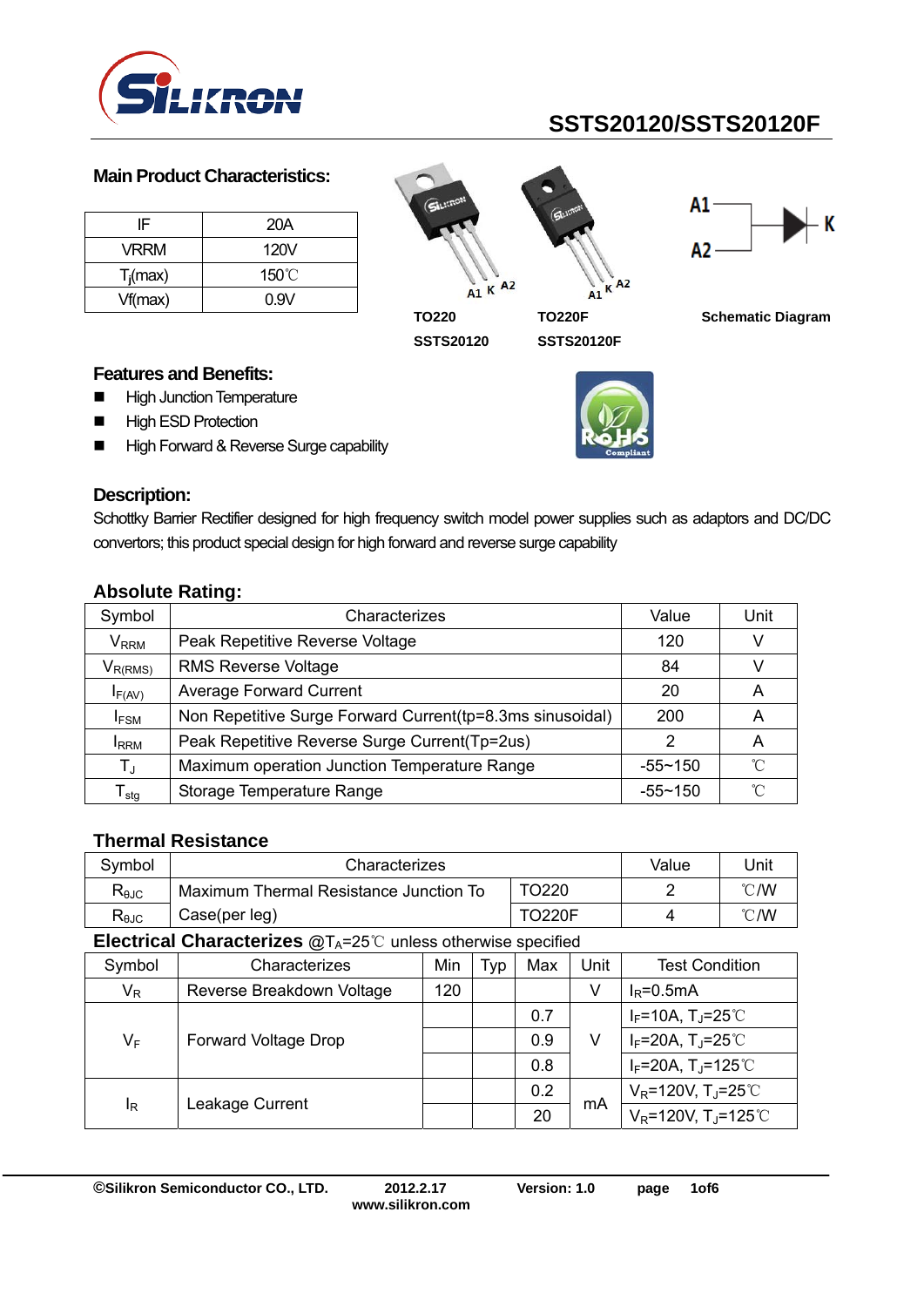

#### **I-V Curves:**







**Figure 1**:**Typical Forward Characteristics Figure 2**:**Typical Capacitance Characteristics** 



**Figure 3**:**Typical Reverse Characteristics**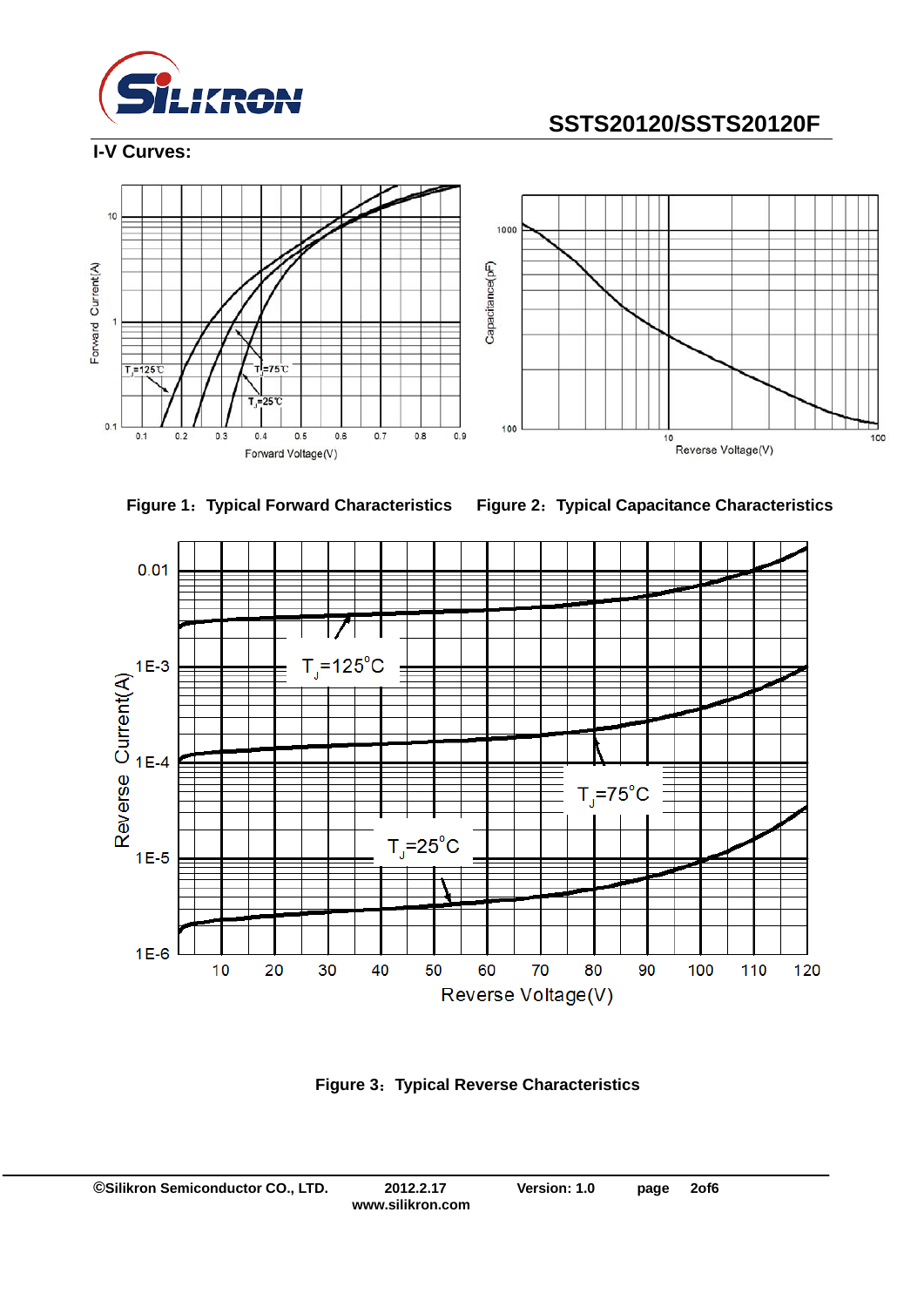

**Mechanical Data**: **TO220:** 



| <b>Symbol</b>  | <b>Dimension In Millimeters</b> |                |             | <b>Dimension In Inches</b> |                          |                |
|----------------|---------------------------------|----------------|-------------|----------------------------|--------------------------|----------------|
|                | Min                             | <b>Nom</b>     | <b>Max</b>  | Min                        | <b>Nom</b>               | Max            |
| А              | 4.400                           | 4.550          | 4.700       | 0.173                      | 0.179                    | 0.185          |
| Α1             | 1.270                           | 1.300          | 1.330       | 0.050                      | 0.051                    | 0.052          |
| A2             | 2.590                           | 2.690          | 2.790       | 0.102                      | 0.106                    | 0.110          |
| b              | 0.770                           |                | 0.900       | 0.030                      |                          | 0.035          |
| b2             | 1.230                           | ÷              | 1.360       | 0.048                      | $\overline{\phantom{a}}$ | 0.054          |
| c              | 0.480                           | 0.500          | 0.520       | 0.019                      | 0.020                    | 0.020          |
| D              | 15.100                          | 15.400         | 15.700      |                            | 0.606                    |                |
| D <sub>1</sub> | 9.000                           | 9.100          | 9.200       | 0.354                      | 0.358                    | 0.362          |
| <b>DEP</b>     | 0.050                           | 0.285          | 0.520       | 0.002                      | 0.011                    | 0.020          |
| E              | 10.060                          | 10.160         | 10.260      | 0.396                      | 0.400                    | 0.404          |
| E1             |                                 | 8.700          |             |                            | 0.343                    |                |
| ΦP1            | 1.400                           | 1.500          | 1.600       | 0.055                      | 0.059                    | 0.063          |
| e              | 2.54BSC                         |                | 0.1BSC      |                            |                          |                |
| e1             |                                 | 5.08BSC        |             | 0.2BSC                     |                          |                |
| H1             | 6.100                           | 6.300          | 6.500       | 0.240                      | 0.248                    | 0.256          |
| L              | 12.750                          | 12.960         | 13.170      | 0.502                      | 0.510                    | 0.519          |
| L1             |                                 |                | 3.950       |                            |                          | 0.156          |
| L <sub>2</sub> | 1.85REF                         |                |             | 0.073REF                   |                          |                |
| ΦР             | 3.570                           | 3.600          | 3.630       | 0.141                      | 0.142                    | 0.143          |
| Q              | 2.730                           | 2.800          | 2.870       | 0.107                      | 0.110                    | 0.113          |
| Q1             |                                 | 0.200          | ÷           |                            | 0.008                    | $\blacksquare$ |
| θ1             | $5^{\mathsf{o}}$                | $7^0$          | $9^0$       | $5^{\circ}$                | 7 <sup>0</sup>           | $9^0$          |
| $\Theta$ 2     | 1 <sup>0</sup>                  | 3 <sup>0</sup> | $5^{\circ}$ | $1^0$                      | 3 <sup>0</sup>           | $5^{\circ}$    |

**©Silikron Semiconductor CO., LTD. 2012.2.17 Version: 1.0 page 3of6**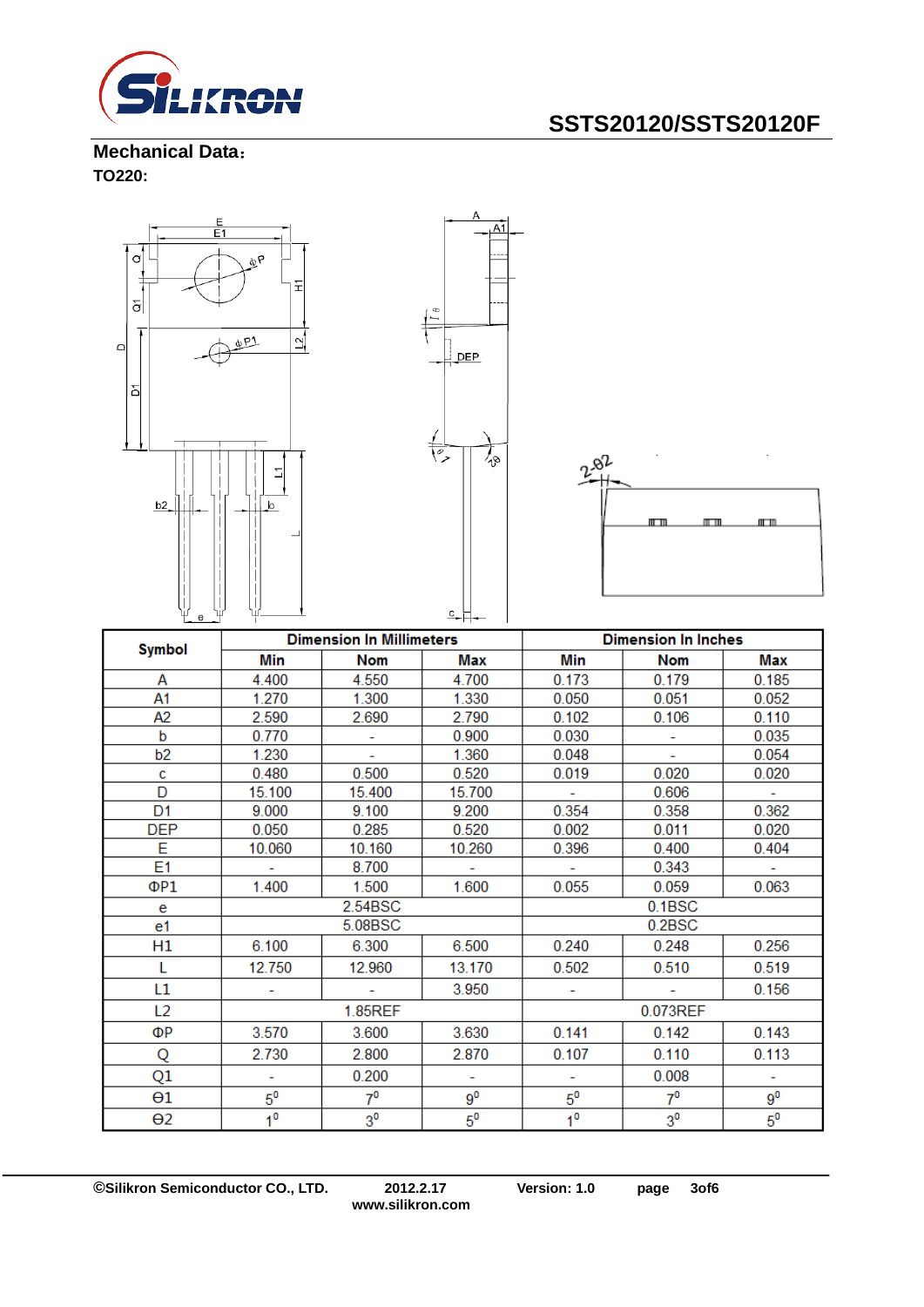

### **TO220F**:





DEP



|                       | <b>Dimension In Millimeters</b> |         | <b>Dimension In Inches</b> |         |            |                             |
|-----------------------|---------------------------------|---------|----------------------------|---------|------------|-----------------------------|
| Symbol                | Min                             | Nom     | Max                        | Min     | <b>Nom</b> | Max                         |
| Ε                     | 9.960                           | 10.160  | 10.360                     | 0.392   | 0.400      | 0.408                       |
| А                     | 4.500                           | 4.700   | 4.900                      | 0.177   | 0.185      | 0.193                       |
| A1                    | 2.340                           | 2.540   | 2.740                      | 0.092   | 0.100      | 0.108                       |
| A2                    | 0.950                           | 1.050   | 1.150                      | 0.037   | 0.041      | 0.045                       |
| A3                    | 0.420                           | 0.520   | 0.620                      | 0.017   | 0.020      | 0.024                       |
| A4                    | 2.650                           | 2.750   | 2.850                      | 0.104   | 0.108      | 0.112                       |
| c                     | $\overline{\phantom{a}}$        | 0.500   | ۰                          |         | 0.020      | $\mathcal{L}_{\mathcal{A}}$ |
| D                     | 15.670                          | 15.870  | 16.070                     | 0.617   | 0.625      | 0.633                       |
| Q                     | 3.200                           | 3.300   | 3.400                      | 0.126   | 0.130      | 0.134                       |
| H <sub>1</sub>        | 6.480                           | 6.680   | 6.880                      | 0.255   | 0.263      | 0.271                       |
| e                     |                                 | 2.54BSC |                            | 0.10BSC |            |                             |
| ФР                    |                                 | 3.183   |                            |         | 0.125      |                             |
| L                     | 12.780                          | 12.980  | 13.180                     | 0.503   | 0.511      | 0.519                       |
| D1                    | 8.990                           | 9.190   | 9.390                      | 0.354   | 0.362      | 0.370                       |
| ΦP <sub>1</sub>       | 1.400                           | 1.500   | 1.600                      | 0.055   | 0.059      | 0.063                       |
| ΦP2                   | ۰                               | 3.450   | ۰                          | ۰       | 0.136      | ۰                           |
| $\Theta$ 1            | 4°                              | 5°      | $6^{\circ}$                | 4°      | 5°         | $6^{\circ}$                 |
| $\Theta$ <sub>2</sub> | ۰                               | 45°     | ۰                          | ٠       | $45^\circ$ | ٠                           |
| <b>DEP</b>            | 0.050                           | 0.100   | 0.150                      | 0.002   | 0.004      | 0.006                       |
| F <sub>1</sub>        | 1.900                           | 2.000   | 2.100                      | 0.075   | 0.079      | 0.083                       |
| F2                    | 8.980                           | 9.180   | 9.380                      | 0.354   | 0.361      | 0.369                       |
| F3                    | 3.200                           | 3.300   | 3.400                      | 0.126   | 0.130      | 0.134                       |
| G <sub>2</sub>        | 6.900                           | 7.000   | 7.100                      | 0.272   | 0.276      | 0.280                       |
| b1                    | 1.170                           | 1.205   | 1.240                      | 0.046   | 0.047      | 0.049                       |
| b2                    | 0.770                           | 0.810   | 0.850                      | 0.030   | 0.032      | 0.033                       |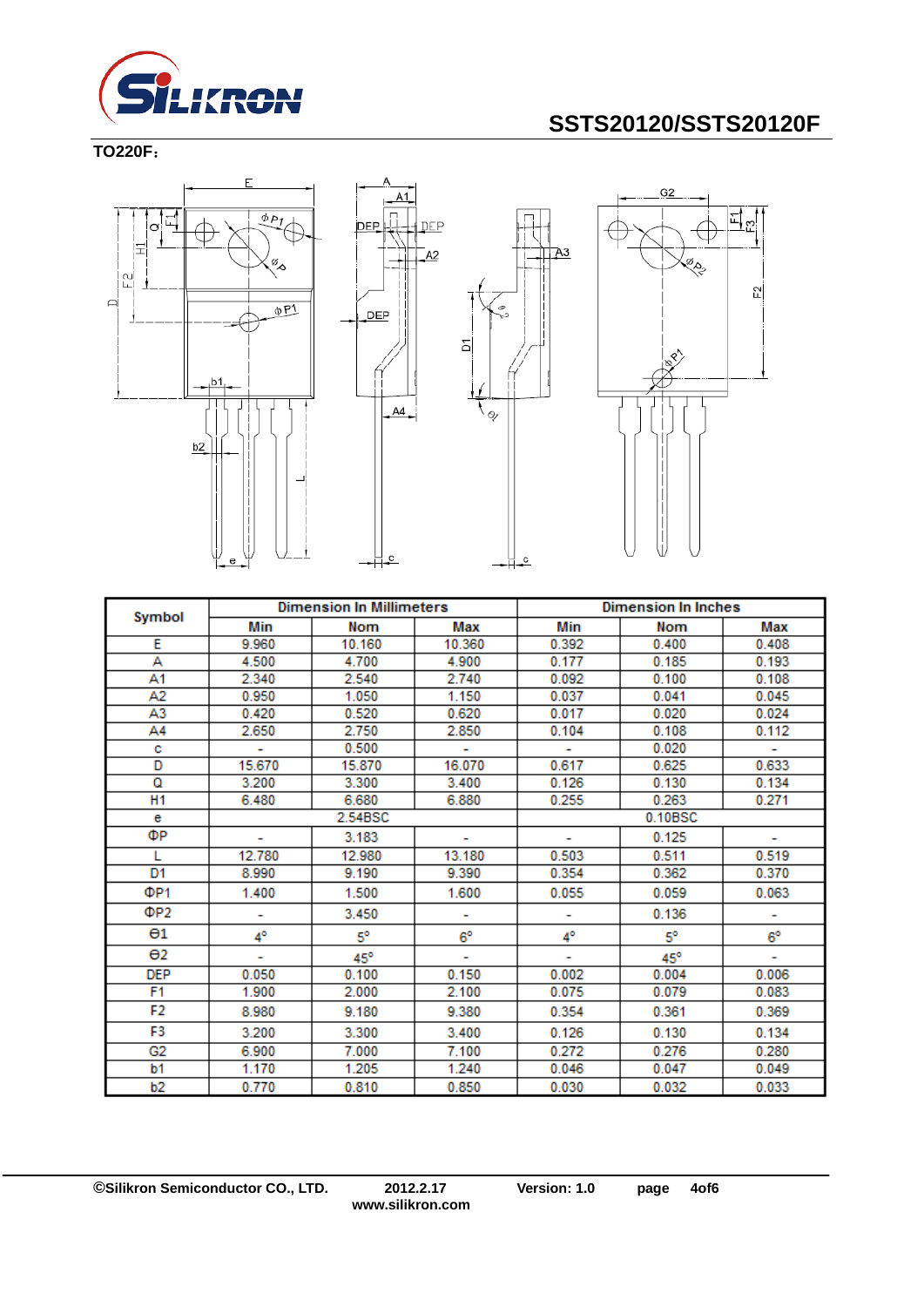

### **Ordering and Marking Information**

### **Device Marking: SSTS20120&SSTS20120F**

**Package (Available) TO-220&TO220F Operating Temperature Range C : -55 to 150 ºC** 

### **Devices per Unit**

| <b>Packag</b><br>$\vert$ e Type | <b>Tube</b> | Units/   Tubes/Inne   Units/Inne<br><b>Box</b> | <b>Box</b> | <b>Inner</b><br><b>Boxes/Carton</b><br><b>Box</b> | <b>Units/Carto</b><br>n<br><b>Box</b> |
|---------------------------------|-------------|------------------------------------------------|------------|---------------------------------------------------|---------------------------------------|
| <b>TO220</b>                    | 50          | 20                                             | 1000       |                                                   | 6000                                  |
| <b>TO220F</b>                   | 50          | 20                                             | 1000       | 6                                                 | 6000                                  |

### **Reliability Test Program**

| <b>Test Item</b>   | <b>Conditions</b>   | <b>Duration</b>   | <b>Sample Size</b>  |
|--------------------|---------------------|-------------------|---------------------|
| High               | Ti=125℃ to 175℃ @   | 168 hours         | 3 lots x 77 devices |
| <b>Temperature</b> | 80% of Max          | 500 hours         |                     |
| <b>Reverse</b>     | <b>VDSS/VCES/VR</b> | <b>1000 hours</b> |                     |
| Bias(HTRB)         |                     |                   |                     |